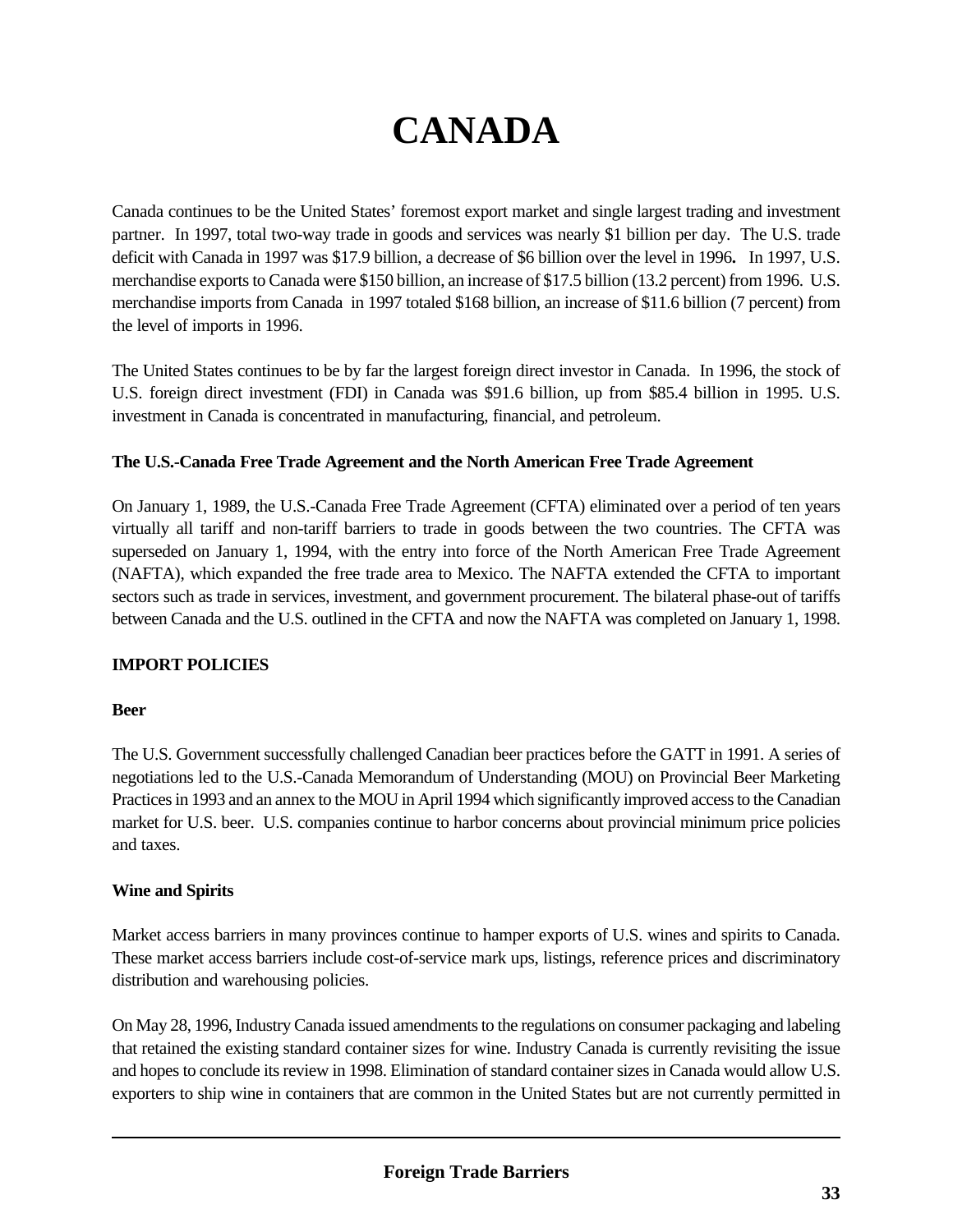Canada. The United States will continue to pursue removal of these barriers.

# **Supply Managed Products and Barley**

As part of its implementation of the World Trade Organization (WTO) Agreements in 1995, Canada replaced its import quotas on certain supply managed commodities (dairy, poultry, and eggs) with tariff rate quotas (TRQs). Under the TRQ system, small amounts of imports can enter at a relatively low rate of duty, but imports above those limits are subject to prohibitively high duties ranging up to 350 percent. Canada also imposed tariffs on U.S. barley and barley products, which had been subject to import licensing, as well as on additional dairy products. In December 1996, a panel established under NAFTA Chapter 20 dispute settlement procedures upheld Canada's use of these tariffs.

In late 1997, Canada unilaterally suspended application of its tariff rate quota on barley and barley product imports from the United States.

Canada has failed to allow access for commercial fluid milk imports. In October 1997, the United States requested consultations under GATT Article 22 pertaining to Canada's compliance with its WTO obligations to limit dairy export subsidies and to provide access in the form of a TRQ for its fluid milk market. The first consultations were held in Geneva on November 19, 1997. On December 29, New Zealand also requested consultations with Canada on the same matter excluding the TRQ issue. On January 28, 1998, the U.S. participated in the consultations between New Zealand and Canada. On February 2, the U.S. requested establishment of a panel in the U.S.-Canada dispute.

## **Horticultural Import Restrictions**

Canadian regulations on fresh fruit and vegetable imports prohibit consignment sales of fresh fruits and vegetables without a prearranged buyer. Other restrictions prohibit bulk produce imports without a special ministerial waiver of Canadian packaging regulations.

# **Restrictions on U.S. Publications**

In March, 1996, USTR initiated a Section 301 investigation and requested consultations with the Government of Canada to address certain discriminatory practices used by the Government of Canada to unfairly protect Canada's domestic magazine industry. Subsequently, USTR requested that a WTO panel be formed to consider Canadian measures prohibiting or restricting the importation into Canada of "split-run" and other imported magazines, including a ban on imports of magazines with advertising directed at Canadians, a special excise tax on "split-run" magazines, and discriminatory postal rates on imported magazines.

WTO panel findings, as amended by the WTO Appellate Body, supported all U.S. claims. The panel recommended that Canada bring its practices into conformity with its WTO obligations. The parties agreed on a 15-month time frame (from July 30, 1997) for Canada to implement the panel recommendations.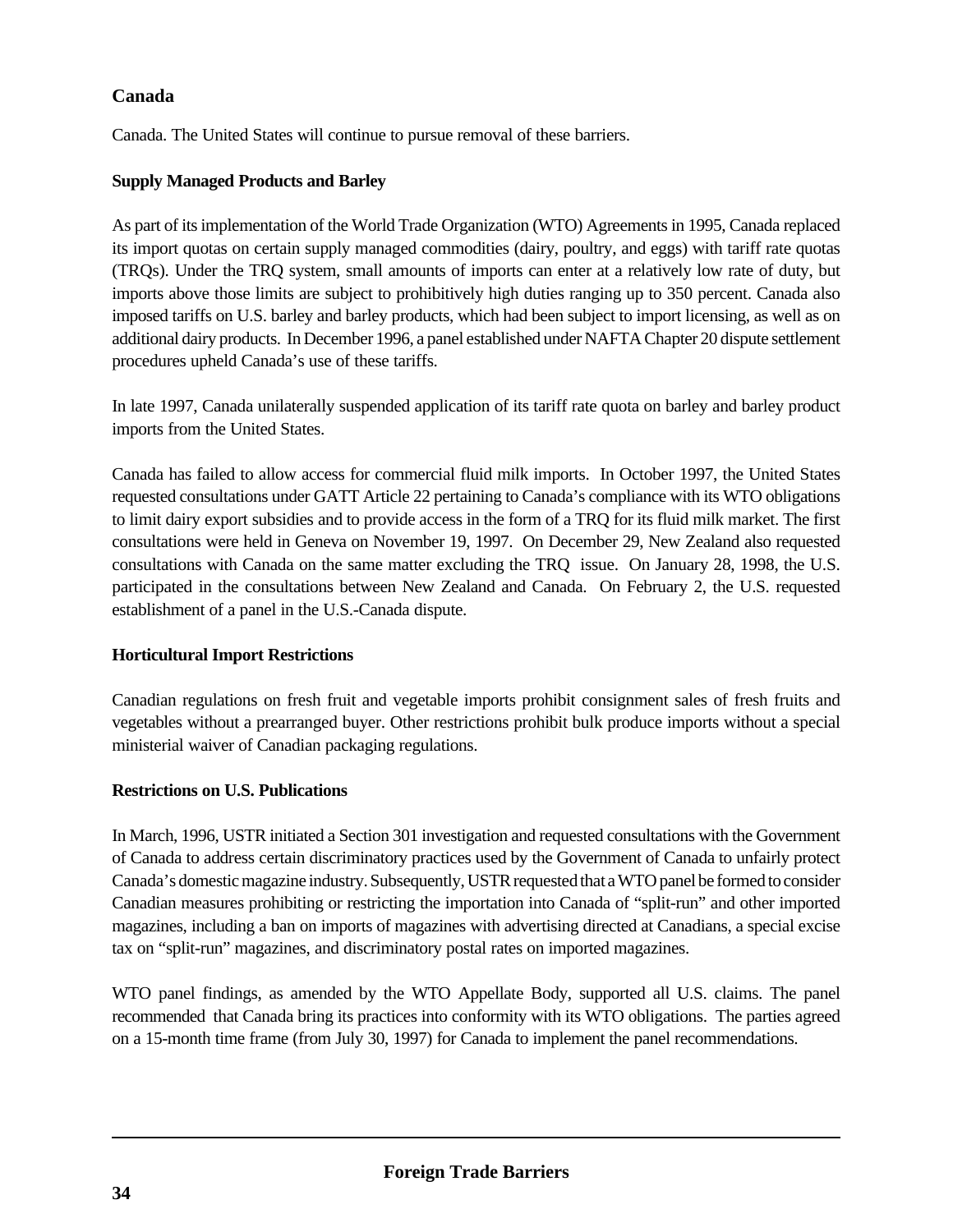# **LACK OF INTELLECTUAL PROPERTY PROTECTION**

On April 25, 1997, Royal Assent was given to Bill C-32, legislation containing extensive amendments to Canada's Copyright Act. Bill C-32 is intended to further modernize Canadian copyright law and harmonize it with certain international copyright conventions.

The U.S. has expressed concerns to Canada because Bill C-32 denies U.S. copyright holders certain broadcast rights and blank tape levy payments. These payments are collected and distributed to Canadian copyright holders and to other copyright holders who are members of the Rome Convention. U.S. performers and producers are denied proceeds, which is a denial of national treatment to U.S. copyright holders. The USTR announced on April 30, 1997, that due to these provisions, Canada was placed on the Special 301 Watch List. USTR remains concerned by Canada's denial of national treatment to U.S. interests, and will continue to monitor Canada's implementation of the law.

## **SERVICES BARRIERS**

# **Broadcasting**

The Broadcasting Act lists among its objectives, "to safeguard, enrich and strengthen the cultural, political, social and economic fabric of Canada." The federal broadcasting regulator, the Canadian Radio-Television and Telecommunications Commission (CRTC), is charged with implementing this policy. The CRTC requires that Canadian broadcasts make up 60 percent of television broadcast time-- 50 percent during prime time hours (6 p.m- 12 a.m.). Under previous CRTC policy, in cases where a Canadian service was licensed in a format competitive with that of an authorized non-Canadian service, the Commission could drop the non-Canadian service, if the new Canadian applicant requested it to do so. This policy led to one "de-listing" in 1995, and deterred potential new entrants from attempting to enter the Canadian market. In July 1997, the CRTC announced that it would no longer be "disposed" to take such actions. Nonetheless, the ruling contains a clause which allows Canadian licensees to appeal the inclusion of competitive non-Canadian services on the lists. In this connection, the CRTC will consider the removal of existing non-Canadian services from the list if they change format so as to compete with a Canadian pay or specialty service. The Broadcasting Act places the following restrictions on the carriage of U.S. signals and services by Canadian service providers: a Canadian service quota to require Canadian providers to carry a majority of domestic signals and services -- although non-programming service packages may consist of all non-Canadian signals and services. Secondly, U.S. originated signals on non-basic pay television must be selected from a CRTC-approved list. If a competitive Canadian service is licensed, a U.S. service will not be added to the list.

## **Direct-to-Home Satellite Broadcasting**

On December 20, 1995, the CRTC issued two national direct-to-home (DTH) satellite TV licenses, one of which went to U.S.-associated Power Direct TV. However, Power Direct TV has since abandoned its plans to launch a Canadian service because of technological issues, some of which were associated with CRTC regulations.

Simultaneously with the licensing of the two DTH systems, a number of DTH pay-per-view (PPV) services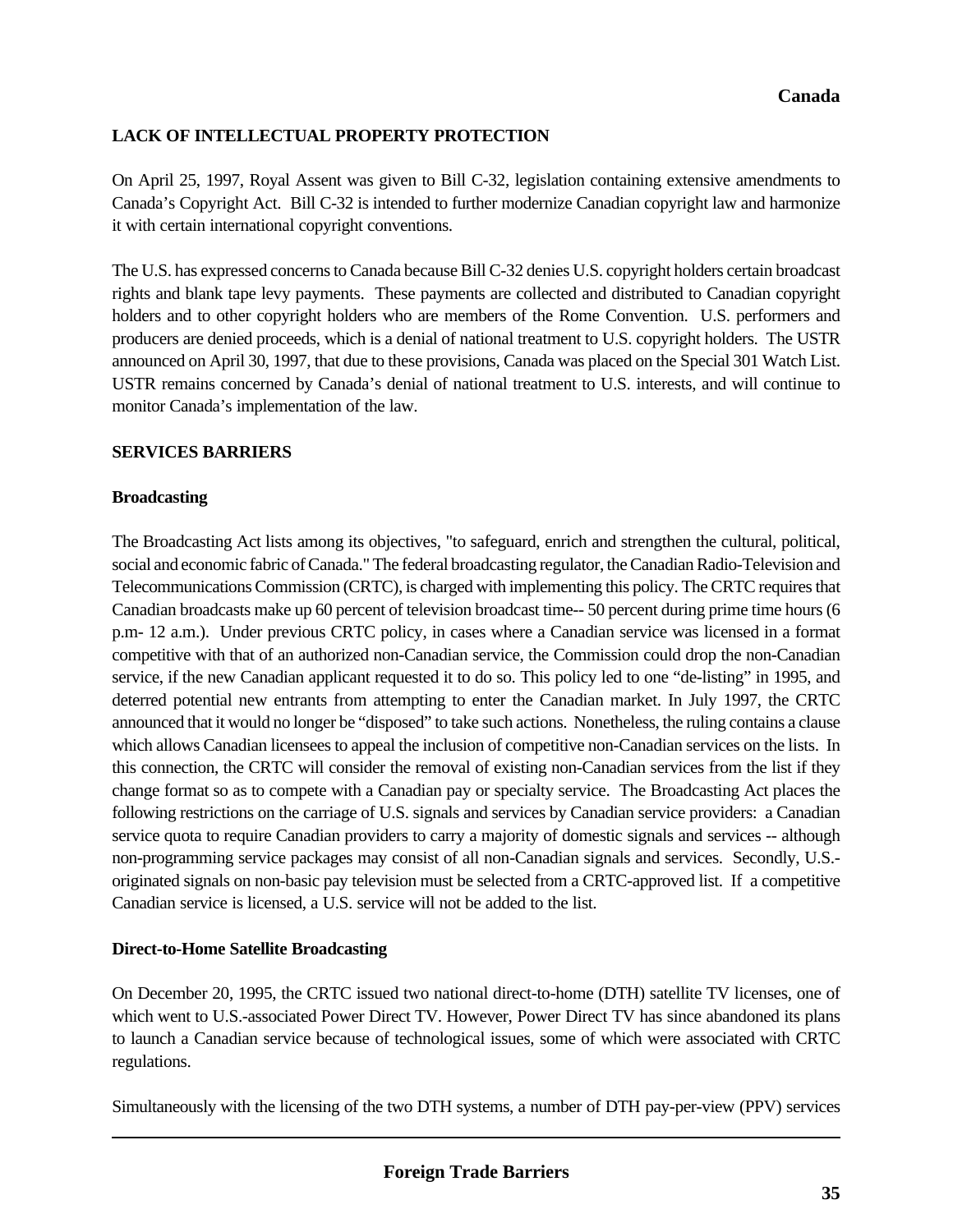were also licensed. The DTH licenses specify that the only PPV services the two DTH licensees may offer are those services licensed by the CRTC. The PPV licenses are further conditioned in two significant respects.

First, it is a condition of license that feature film rights must be acquired from Canadian distributors except where the film is offered by a foreign distributor who owns worldwide rights or who has provided not less than half of the cost of producing the film. The U.S. Government and the U.S. industry are concerned that this condition of license, in effect, gives Canadian companies monopoly distribution rights with respect to certain films.

Second, it is a condition of license that 100 percent of revenues earned from the exhibition of Canadian feature films be paid to the producer/distributor. However, revenues earned from the exhibition of all non-Canadian feature films offered on English language services must be split, on a title by title basis, one-third to the DTH service, one-third to the programming undertaking, and one-third to the producer/distributor. U.S. industry sources believe that the likely effect of this restriction will be to restrain competition.

The Canadian Motion Picture Distributors Association and a number of U.S.-based studios appealed the licensing conditions to the Canadian Federal Court of Appeal on January 26, 1996, and to the Canadian federal Cabinet on February 2, 1996. On March 19, 1996, the Cabinet rejected the appeal, apparently deciding that the matter would best be dealt with by the courts. On June 26, 1996, the Federal Court of Appeal also ruled against the appeal.

Canada also imposes specific and extensive content requirements on television and cable broadcasting. DTH broadcasts must contain a preponderance (more than 50 percent) of Canadian content. For some specialty services like pay audio services, the applicable percentage of Canadian content is subject to change.

USTR will continue to closely monitor the effect of these policies on U.S. commercial interests.

# **Basic Telecommunications Services**

In the recently concluded WTO negotiations on basic telecommunications services, Canada made commitments that were substantially less forthcoming than those made by most other OECD countries, which will result in higher costs to Canadian users of basic telecommunications services. For instance, full access to the market for international services between Canada and foreign countries other than the United States is not granted until March 1, 2000. Canada retained a 46.7 percent limit on foreign ownership, a requirement for Canadian control of basic telecommunications facilities and routing restrictions on domestic and international traffic to promote the use of Canadian facilities.

In December 1997, the CRTC eliminated third country routing restrictions for international traffic except for traffic routed to or from Canada through the United States. Therefore, Canada continues to maintain its "U.S. bypass restriction" on routing traffic through the United States, although the CRTC is considering eliminating this restriction on international traffic in a separate regulatory proceeding that should be decided by midsummer. A Canadian carrier has appealed the CRTC's decision eliminating third country routing restrictions on countries other than the United States. There is no deadline for deciding this appeal. The USTR is reviewing Canada's routing restrictions under section 1377 of the Omnibus Trade and Competitiveness Act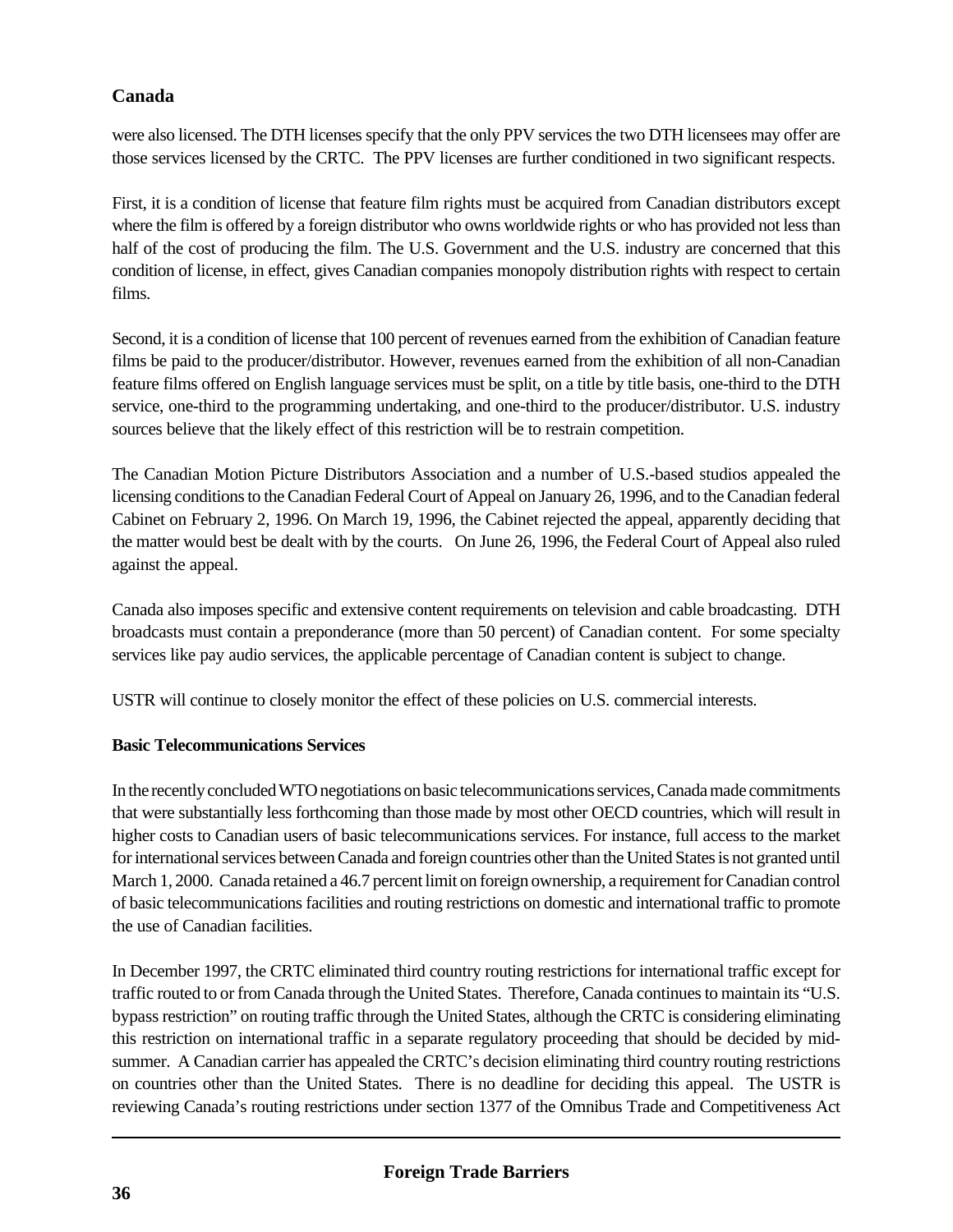#### of 1988.

Also in its December 1997 decision, the CRTC eliminated most restrictions on how dominant firms (former monopolies) can price their long-distance services (but placed a four-year price ceiling on these firms' overall long-distance rates). U.S.-based firms in this market have expressed concern that this liberalization may be premature, allowing predatory pricing behavior by dominant firms.

## **Border Broadcasting**

In 1976, Canada adopted a tax provision denying Canadian enterprises tax deductions for the cost of advertising in foreign print and broadcast media when the advertising is directed primarily at Canadians. The main targets of this legislation were advertisements placed on U.S. border television stations broadcasting into Canada.

Government-to-government and industry-to-industry consultations have failed to provide a compromise solution to this problem. As a result of a 1980 Section 301 determination that the Canadian law both injured and discriminated against U.S. commerce, the United States enacted mirror legislation in the 1984 Trade Act against Canada's broadcast media.

## **Banking and Insurance**

The banking industry in Canada is governed by the federal Bank Act, which currently is in the process of being overhauled. In September 1997, Canada issued a foreign bank entry policy "Consultation Paper" as part of its efforts to develop a new financial services regime which would allow foreign banks to branch directly into Canada. The Consultation Paper sets out principles the Canadian government is using in drafting new legislation for foreign banks. Specific proposals allow for foreign banks to operate both retail subsidiaries and wholesale branches and allow for those foreign banks not establishing regulated entities to provide a limited range of unregulated financial services. U.S. banks and securities firms will continue to have a clear right of establishment and guarantee of national treatment. Presently, a foreign bank wishing to conduct business in the Canadian banking industry must establish as a subsidiary (Schedule II bank). Following implementation of new legislation, foreign banks will have expanded investor choice in establishment. New legislation is expect to be introduced in early 1998.

U.S. insurance companies may enter Canada as branches, but some provinces bar foreign companies from buying provincially-chartered insurance companies.

# **INVESTMENT BARRIERS**

#### **General Entry Restrictions**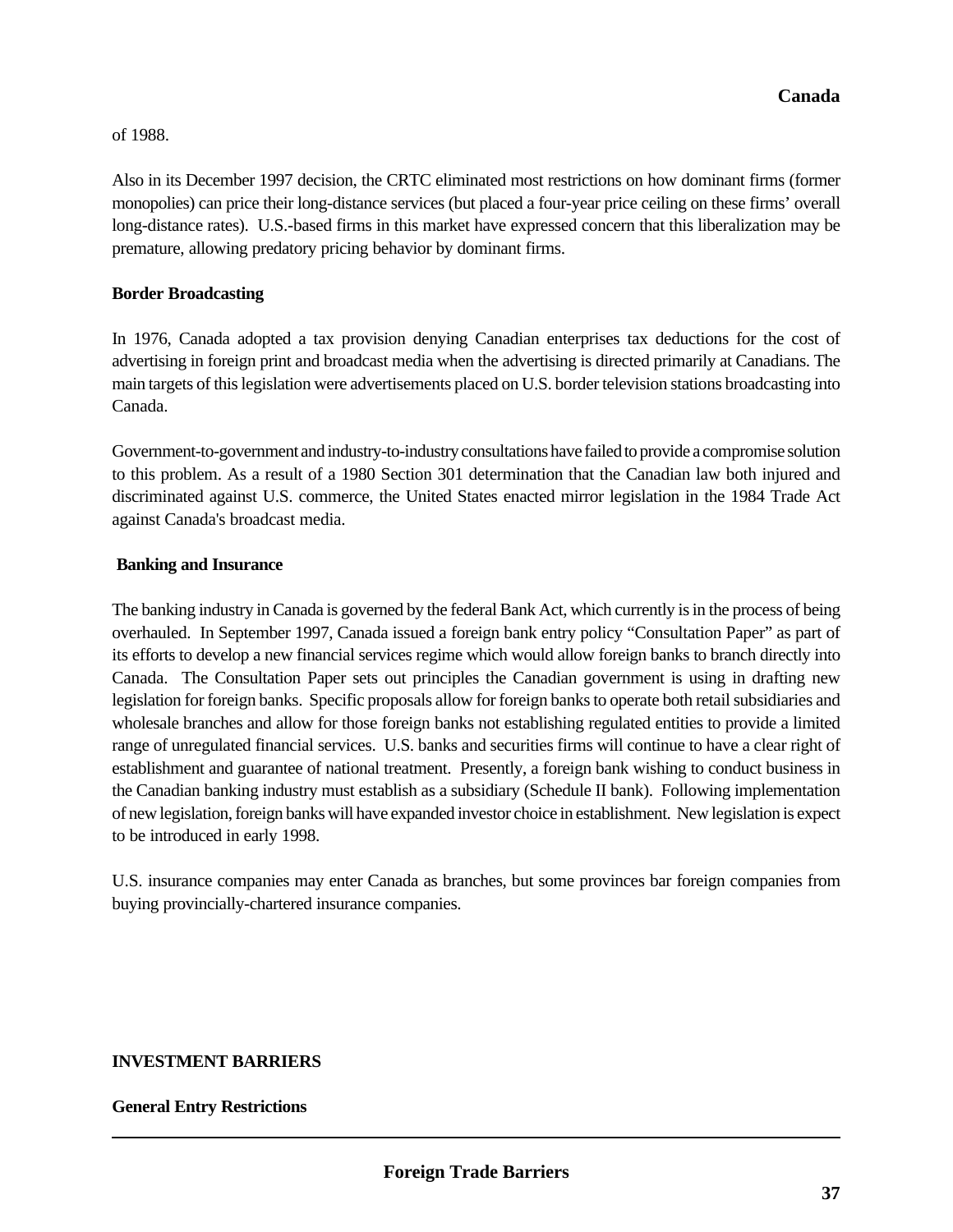Under the Investment Canada Act and Canadian policies in the energy, publishing, telecommunications, transportation, film, music, broadcasting, and cable television sectors, Canada maintains laws and policies which inhibit new or expanded foreign investment.

## **Investment Canada Act**

The Investment Canada Act requires the federal government to review proposed acquisitions by U.S. and other foreign investors to ensure "net benefit to Canada." Foreign investments in new businesses, direct acquisitions worth less than C\$5 million, and indirect acquisitions worth less than C\$50 million do not require prior government approval. Screening of indirect acquisitions by U.S. investors has been eliminated. However, these exemptions do not apply to foreign investments in "culturally sensitive sectors" such as publishing, film, video, music, broadcasting, and telecommunications. Any foreign investment in these sectors is subject to review.

# **Publishing Policy**

Prior to 1992, when ownership of a firm engaged in the publication, sale, or distribution of books, magazines, periodicals, or newspapers in Canada passed to foreign investors as a result of mergers and acquisitions of foreign parent firms or "indirect acquisition," Canada required divestiture of control to Canadian investors.

Since January 1992, Canadian book publishing and distribution firms that fall into foreign hands through indirect acquisition need not be divested to Canadian control, but the foreign investor must negotiate specific commitments to promote Canadian publishing. Foreign investors may directly acquire Canadian book firms under limited circumstances. Also, since 1993, Canada treats the publication of any new magazine title by foreign-owned firms as a new investment subject to review. Under current policy guidelines, approval for a new magazine title would not be granted. The United States is monitoring the effect of these new policies on U.S. interests.

## **Film Industry Investment**

Canadian policies prohibit foreign takeovers of Canadian-owned film distribution firms and allow investment to establish new distribution firms for proprietary products only. Indirect or direct takeovers of foreign distribution firms operating in Canada are only allowed if the investor undertakes to reinvest a portion of its Canadian earnings in a manner specified by the Canadian Government. The European Union has requested consultations under WTO dispute settlement procedures with regard to Canadian investment limitations of foreign-owned film distribution companies.

On February 4, 1998, the Canadian government announced a discussion paper outlining how to encourage more Canadian film production. The paper proposes questions to the National Film Board's future role on Canadian film promotion and marketing, screen time availability, and percent of film distribution availability to Canadian companies. The U.S. encourages distribution incentives for Canadian film products to any film distributor regardless of national origin. The outlined policies could possibly be harmful to the U.S. film industry.

## **Performance Requirements**